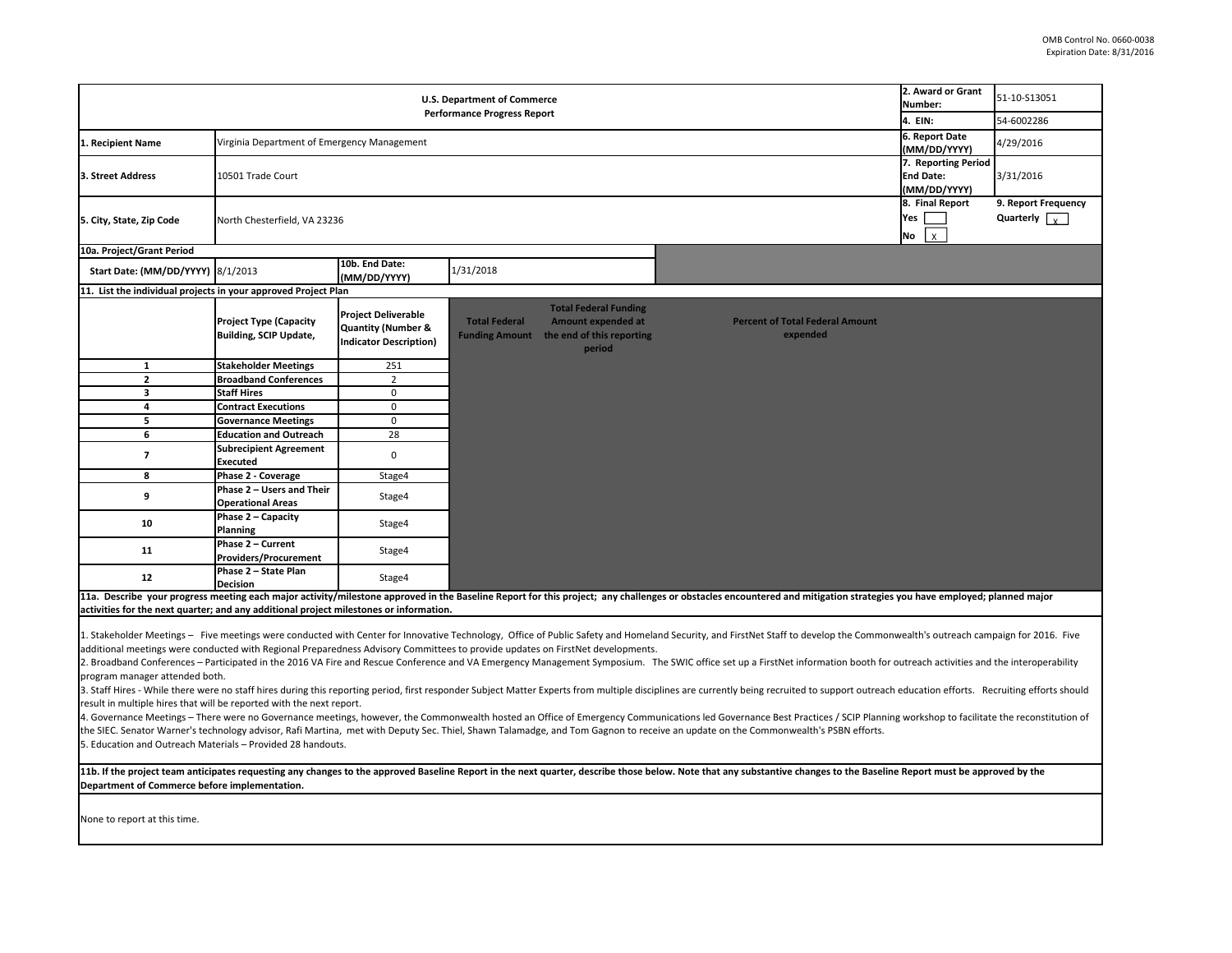| 11c. Provide any other information that would be useful to NTIA as it assesses this project's progress.                                                    |                                                                                         |                                           |                                 |                      |                               |                   |                 |                                         |                                          |
|------------------------------------------------------------------------------------------------------------------------------------------------------------|-----------------------------------------------------------------------------------------|-------------------------------------------|---------------------------------|----------------------|-------------------------------|-------------------|-----------------|-----------------------------------------|------------------------------------------|
|                                                                                                                                                            |                                                                                         |                                           |                                 |                      |                               |                   |                 |                                         |                                          |
| 11d. Describe any success stories or best practices you have identified. Please be as specific as possible.                                                |                                                                                         |                                           |                                 |                      |                               |                   |                 |                                         |                                          |
| Support for the reconstitution of the SIEC has been strong across the Comonwealth.                                                                         |                                                                                         |                                           |                                 |                      |                               |                   |                 |                                         |                                          |
| 12. Personnel                                                                                                                                              |                                                                                         |                                           |                                 |                      |                               |                   |                 |                                         |                                          |
| 12a. If the project is not fully staffed, describe how any lack of staffing may impact the project's time line and when the project will be fully staffed. |                                                                                         |                                           |                                 |                      |                               |                   |                 |                                         |                                          |
| The project office is not fully staffed at this time.                                                                                                      |                                                                                         |                                           |                                 |                      |                               |                   |                 |                                         |                                          |
| 12b. Staffing Table                                                                                                                                        |                                                                                         |                                           |                                 |                      |                               |                   |                 |                                         |                                          |
| <b>Job Title</b>                                                                                                                                           | FTE%                                                                                    |                                           |                                 |                      | Project (s) Assigned          |                   |                 |                                         | Change                                   |
| <b>SWIC</b>                                                                                                                                                | 50%                                                                                     | PSBN, FirstNet                            | SWIC is DepSec Brown            |                      |                               |                   |                 |                                         |                                          |
| <b>IO Program Manager</b>                                                                                                                                  | 50%                                                                                     | PSBN, FirstNet                            |                                 |                      |                               |                   |                 | Hired Nov. 10th.                        |                                          |
|                                                                                                                                                            |                                                                                         |                                           |                                 |                      |                               |                   |                 |                                         |                                          |
|                                                                                                                                                            |                                                                                         |                                           |                                 |                      |                               |                   |                 |                                         |                                          |
|                                                                                                                                                            |                                                                                         |                                           |                                 |                      |                               |                   |                 |                                         |                                          |
| 13. Subcontracts (Vendors and/or Subrecipients)                                                                                                            |                                                                                         |                                           |                                 |                      |                               |                   |                 |                                         |                                          |
| 13a. Subcontracts Table - Include all subcontractors. The totals from this table must equal the "Subcontracts Total" in Question 14f.                      |                                                                                         |                                           |                                 |                      |                               |                   |                 |                                         |                                          |
| Name                                                                                                                                                       | <b>Subcontract Purpose</b>                                                              |                                           | <b>Type</b><br>(Vendor/Subrec.) | RFP/RFQ Issued (Y/N) | Contract<br>Executed<br>(Y/N) | <b>Start Date</b> | <b>End Date</b> | <b>Total Federal Funds</b><br>Allocated | <b>Total Matching Funds</b><br>Allocated |
| Data Collection                                                                                                                                            | To collect information from<br>stakeholders for PSBN                                    | TBD                                       | Vendor                          | N                    | N                             |                   |                 | \$280,000.00                            |                                          |
| Project Manager/Subject Matter Experts                                                                                                                     | Assist in development of planning<br>for est of NPSBN                                   | TBD                                       | Vendor                          | N                    | $\mathsf N$                   |                   |                 | \$639,127                               |                                          |
| Regional Coordination/Outreach/Office<br>Mgr                                                                                                               | Organize stakeholder meetings;<br>maintain website and awareness                        | Caliper                                   | Vendor                          | Y                    | Y                             | 10/1/2013         | 6/30/2015       | \$312,480                               |                                          |
| <b>Regional Coordination</b>                                                                                                                               | MACINAC                                                                                 | All Hazards                               | Subrec                          | N                    | Y                             | 2/25/2014         | 6/30/2016       | \$90,000                                | 22500                                    |
| Interop Conference                                                                                                                                         | Annual stakeholder conference,<br>tracks will include informational<br>sessions on PSBN | APCO                                      | Vendor                          | Y                    | Y                             | 10/1/2013         | Dec-15          | \$150,000                               |                                          |
| Project Management                                                                                                                                         | Project Management and Support<br>for FirstNet                                          | Center for Innovative<br>Technology (CIT) | Subrec                          | N                    | Y                             | 7/1/2015          | $Jan-18$        | \$1,285,243                             |                                          |
|                                                                                                                                                            |                                                                                         |                                           |                                 |                      |                               |                   |                 |                                         |                                          |
|                                                                                                                                                            |                                                                                         |                                           |                                 |                      |                               |                   |                 |                                         |                                          |

**13b. Describe any challenges encountered with vendors and/or subrecipients.**

The total amount of contracts now exceeds the orginal budget due to the execution of CIT. Some costs that were orginally budgeted in non-contractual costs have been rolled into that contract. This has been accounted for in phase two budget.